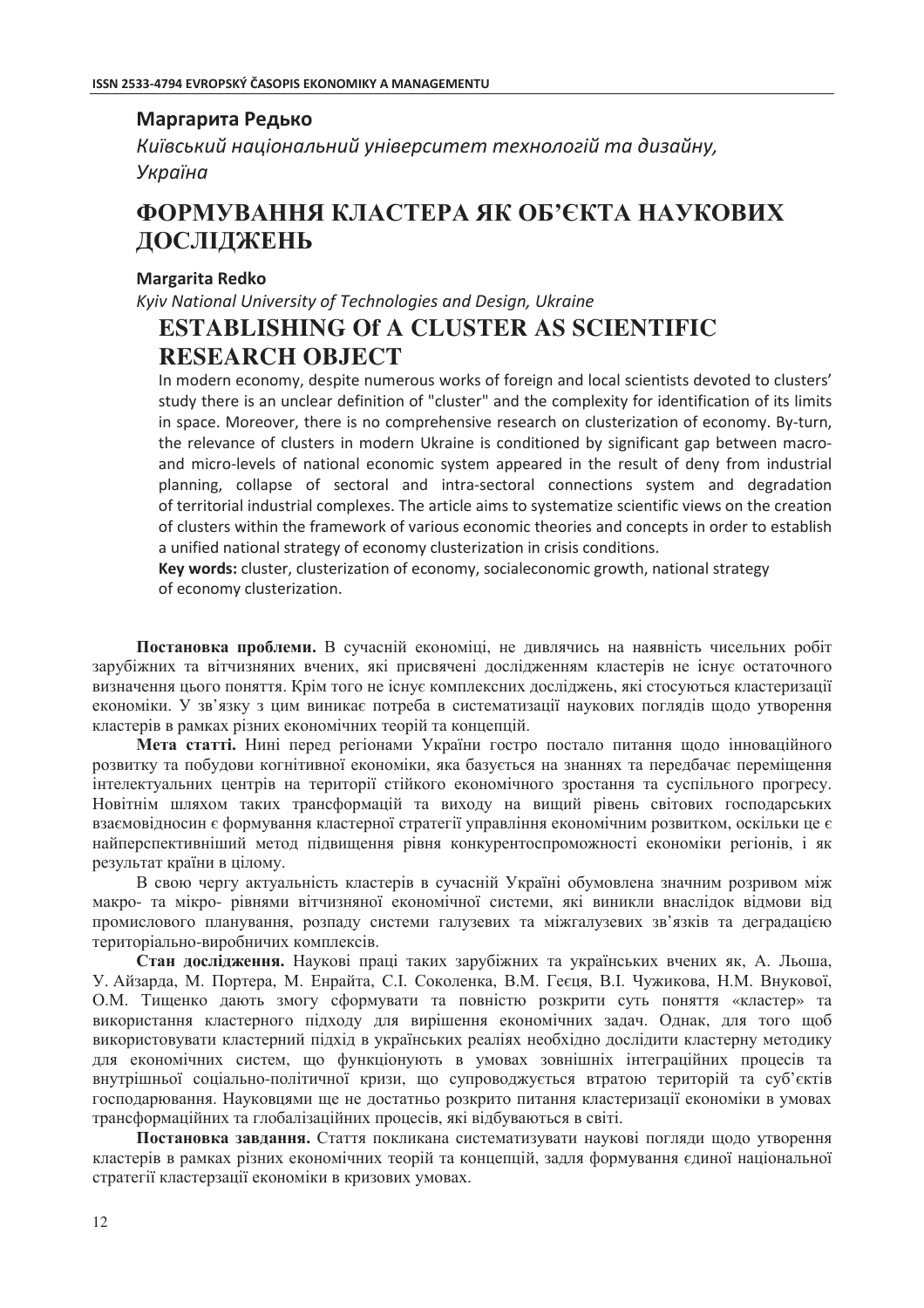Виклад основних положень. Паростки майбутньої теорії кластерів проглядаються в роботах Августа Льоша<sup>1</sup> і Уолтера Айзарда<sup>2</sup> з регіональної економіки. Слово кластер походить від англійського *cluster* і має кілька значень: кисть, гроно, пучок, рій; накопичення, концентрація; група. В рамках неокласичної теорії А. Льошом вивчалися теоретичні проблеми розміщення господарства. Його заслуга полягає в розгляді економічного простору не на рівні окремих пілприємств і поселень, а на рівні економічних регіонів. А. Льош детально вивчив причини виникнення міст на основі великих підприємств (за рахунок внутрішньої економії на масштабах виробництва), скупчення однорідних підприємств (що є аналогом сучасних кластерів), агломерації різнорідних підприємств (аналог сучасних промислових районів різного типу)<sup>3</sup>. Регіональний економічний простір розглядався науковцем як ринок з межами, обумовленими міжрегіональною конкуренцією. У. Айзард присвятив свої дослідження («Розміщення і економіка простору», 1956р.) вирішенню проблем розміщення промислових комплексів шляхом запобігання регіональних конфліктів на основі узгодження наявних інтересів. Дослідження А. Льоша і У. Айзарда дозволили пояснити важливість формування кластерів, що згодом лягли в основу кластерних концепцій М. Портера та М. Енрайта.

Причини формування економічних організацій кластерного типу на різних рівнях були досліджені Рональдом Коузом (теорія фірми), Йозефом Шумпетером (динаміка конкуренції), Франсуа Перру (теорія «полюсів зростання» або «полюсів розвитку»). Ними обґрунтована необхідність створення зон, полюсів зростання, фільєр з метою мінімізації витрат і поглиблення спеціалізації створюючих їх компаній, що досягаються за рахунок розширення ринку збуту і зростання переваг від близькості до споживачів і постачальників. Крім того, дослідниками показано, що географічна концентрація промислової діяльності в рамках окремих кластерів позитивно впливає на інноваційність і конкурентоспроможність як підприємств, так і територіальних дислокації. Вищезазначені теорії економічного розвитку являються свого роду історичними та теоретичними передумовами розвитку кластерної теорії.

В середині XX століття взаємопов'язаність регіонального простору, економічних агентів та інновацій отримали ясність в роботі Ф. Перру «Економічний простір: теорія і застосування» (1950)<sup>4</sup>, в якій автор привертає увагу до регіонального розвитку своєю концепцією «полюсів зростання». В її основі лежить відкритий вченим ефект домінування, який показує, що для розуміння економічного зростання, необхідно зосередитися на ролі «рушійних галузей», тобто таких галузей, які домінують в силу свого розміру, великої ринкової сили або ролі провідного виробника інновацій. Рушійні галузі (або навіть окремі фірми) представляють собою «полюси зростання», які привертають, фокусують та направляють різноманітні економічні ресурси. Таким чином, під полюсами зростання розуміють компактно розміщені галузі або підприємства, які динамічно розвиваються та породжують ланцюгову реакцію виникнення і зростання промислових центрів.

Формування кластерної теорії розпочалося з останньої чверті XX ст. і пов'язано з дослідженнями професора Гарвардської школи бізнесу Майкла Портера. В них кластер почали розглядати як один із головних факторів економічного розвитку регіону. М. Портер звернув увагу на те, що найбільш конкурентоспроможні в міжнародних масштабах компанії однієї галузі зазвичай не безсистемно розкидані по різних розвинених державах, а мають властивості концентруватися в одній і тій же країні, а часом навіть в одному і тому ж регіоні країни<sup>5</sup>. У зв'язку з цим, в його роботах вперше досліджуються ознаки утворення індустріальних («Конкурентні переваги нації»<sup>6</sup>) і регіональних («Конкуренція»<sup>7</sup>) кластерів, які можуть впливати на рівень конкурентоспроможності території трьома способами: підвищенням продуктивності компаній в кластері; ініціюванням інновацій; стимулюванням розвитку нових бізнес-напрямків.

<sup>1</sup> Леш, А. (1959). Географическое размещение хозяйства. Москва: Изд-во иностранной литературы.

<sup>&</sup>lt;sup>2</sup> Айзард, У. (1998). Некоторые направления регионального развития и сотрудничества и некоторые вопросы в региональной науке, не имеющие ответов. Региональное развитие и сотрудничество, 1-2, 46.

<sup>&</sup>lt;sup>3</sup> Пилипенко, И.В. (2007). Конкурентоспособность страны и развитие пространственных форм организации производства в регионах России. Сборник докладов Седьмых Сократических чтений «Август Леш как филосов экономического пространства. К столетию со дня рождения», 168.

Архиереева, С.И., Решетняк, Н.Б. (2003). История экономических учений. Харьков: НТУ ХПИ.

<sup>5</sup> Портер, М. (1993). Международная конкуренция. Москва: Международные отношения.

 $6$  Porter, M.E. (1990). The Competitive Advantage of Nations. London: Macmillan.

 $7$  Porter, M.E. (1998). On Competitive. Harvard Business School Press.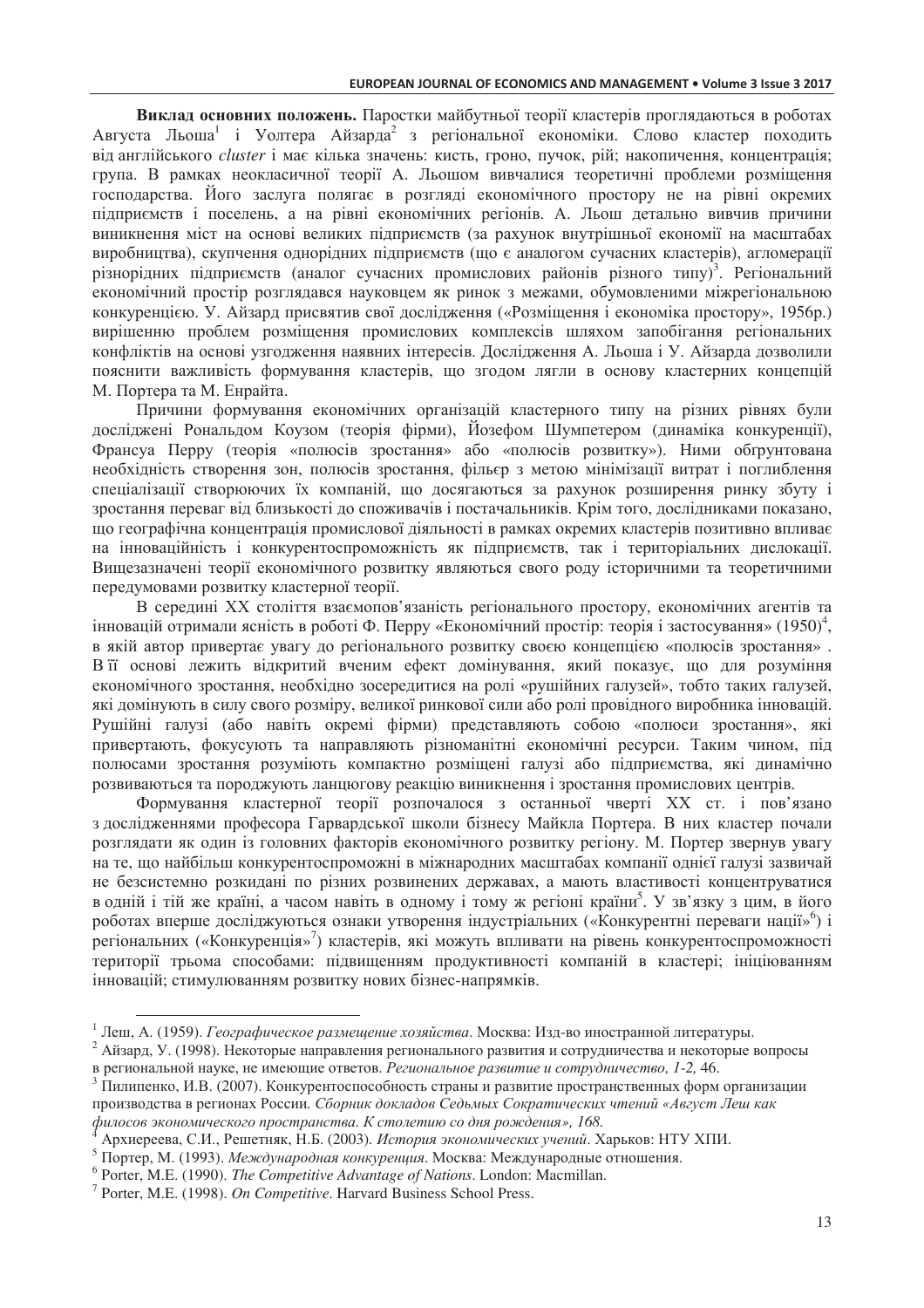Досліджуючи критерії та ознаки конкурентоспроможності економічних суб'єктів більш ніж 100 галузей різних держав, М. Портер визначив (1990 р.), що кластери - це сконцентровані за географічною ознакою групи взаємопов'язаних компаній, спеціалізованих постачальників, постачальників послуг, фірм у споріднених галузях, а також пов'язаних з їх діяльністю організацій (університетів, агентств зі стандартизації, торгових об'єднань) в певних галузях, які конкурують між собою, але при шьому велуть спільну роботу<sup>5</sup>.

Пізніше в 1998р. вчений дав ще одне визначення поняттю кластер і сказав про те, що це географічно близька група взаємодіючих компаній та взаємодіючих інститутів в специфічній області, пов'язана спільностями та взаємодоповненнями<sup>1</sup>.

На думку вченого, кластери відображають тенденцію до інтеграції та усуспільнення економіки. На цьому будується сучасна теорія економічних перетворень, пов'язана з переходом від індустріального суспільства до глобальної економіки знань. Крім того, кластерну теорію пов'язують з теоріями фірми, інноваційного розвитку, економічного зростання і т.д. Однак, незважаючи на наявність досить масштабних досліджень, присвячених кластерам, в термінологічному і змістовному плані дані структури як і раніше залишаються недостатньо вивченими.

Український вектор економічного розвитку спрямований на співпрацю з західними країнами, та країнами-членами ЄС, економічна політика яких базується на кластеризації та утворенні кластерів у всіх галузях. В совю чергу, політика в Лімбурзі (Нідерланди) і Тампере (Фінляндія) в значній мірі орієнтована на підтримку мережевих взаємодій між учасниками кластера, в Шотландії (володіє великими ресурсами) підтримка мереж також є одним із низки заходів економічної політики. Морський кластер в Норвегії експортує 60% норвезьких морських продуктів, контролює 8-10% світового ринку корабельного устаткування, близько 10% світових торгових марок морських перевезень та 20% світового ринку страхування судноплавства

Кластерна політика у Франції полягає в підтримці проектів, сфокусованих на розвиток специфічних секторів. В якості класичних або традиційно сформованих у світовій практиці інструментів стимулювання інноваційних підприємств, в тому числі і в рамках кластерних промислових систем.

Отже, кластерна стратегія розвитку економіки країн-членів ЄС спрямована на створення кластерів в високотехнологічних та інноваційних галузях економіки, які потребують високоінтелектуального людського капіталу, трудомісткого виробництва, використання новітніх технологій та належного фінансування.

Кластерна політика сприяє розвитку інноваційних процесів та удосконаленню технологічного укладу, конкурентоспроможності підприємств, регіонів та національної економіки в цілому, що призводить до покращення якості життя та стабільного політичного клімату в країні. У зв'язку з цим здійснено аналіз наукових праць вітчизняних вчених щодо їх визначення поняття «кластер»  $(Ta\overline{6}n.1).$ 

За своєю природою кластер є моделлю об'єднання однорідних елементів в систему, яка сприяє розширенню ринкового світогляду та відповідності господарським реаліям сучасності української економіки.

Поняття «кластер» не є новаторським в Україні, оскільки за радянських часів досить тривалий час існували та розвивалися територіально-виробничі комплекси (ТВК). ТВК - це поєднання підприємств та установ на певній території, ефективність праці якого досягається за рахунок скорочення транспортних витрат, раціонального використання місцевих ресурсів, створення оптимальних умов для галузевого планування та управління.

Виходячи з цього, можна зробити висновок про те, що кластери та ТВК мають багато схожих ознак, але сучасні економічні умови вимагають нових підходів до організації господарської діяльності, інноваційності та відповідності світовим тенденціям.

За своєю природою кластер є моделлю об'єднання однорідних елементів в систему, яка сприяє розширенню ринкового світогляду та відповідності господарським реаліям сучасності української економіки.

<sup>&</sup>lt;sup>1</sup> Портер, М. (2003). Стратегія конкуренції: Методика аналізу галузей і діяльності конкурентів. Київ.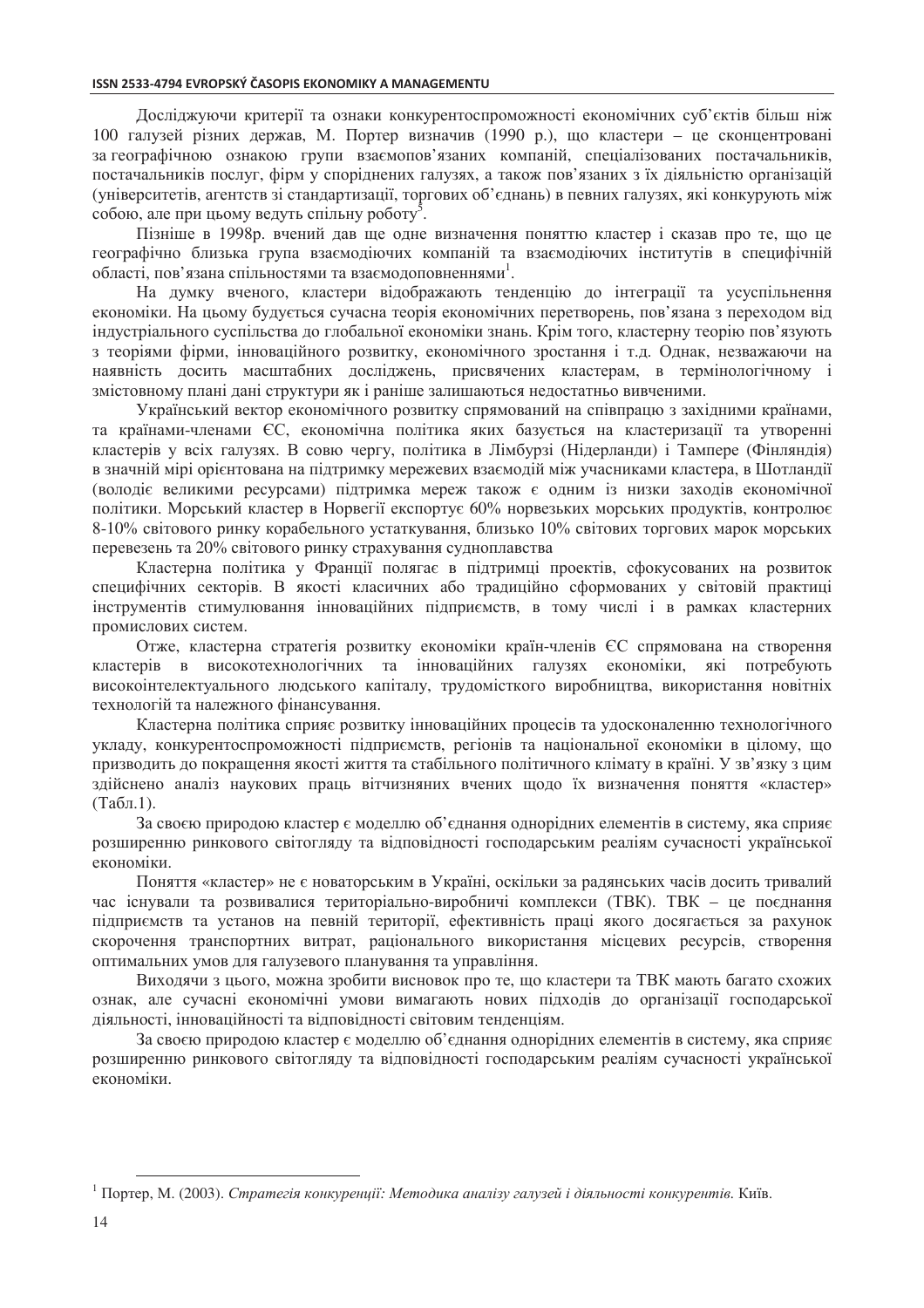Таблиця 1

| Визначення сутності дефініції «кластер» у вітчизняній економічній науці |  |  |
|-------------------------------------------------------------------------|--|--|
|                                                                         |  |  |

| Автор                                             | Рік            | Зміст поняття                                                                                                                                                                                                                                                                                                                                                                                           |  |
|---------------------------------------------------|----------------|---------------------------------------------------------------------------------------------------------------------------------------------------------------------------------------------------------------------------------------------------------------------------------------------------------------------------------------------------------------------------------------------------------|--|
| 1                                                 | $\overline{2}$ | 3                                                                                                                                                                                                                                                                                                                                                                                                       |  |
| Безвушко Є.                                       | 1999           | Кластер - це об'єднання за територіальною ознакою схожих, пов'язаних між<br>собою,<br>взаємодоповнюючих підприємств,<br>яке<br>дає<br>змогу<br>кожному<br>підприємству вигравати від ефекту масштабу так само, як у формальному<br>об'єднанні, але при цьому зберігається вже вироблена гнучкість окремих<br>підприємств.                                                                               |  |
| Войнаренко М.П. <sup>1</sup>                      | 2000           | Кластер - це територіально-галузеве добровільне об'єднання підприємств,<br>що тісно співпрацюють з науковими установами й органами місцевої влади з<br>конкурентоспроможності власної<br>підвищення<br>продукції<br>метою<br>й<br>економічного зростання регіону.                                                                                                                                       |  |
| Чужиков В. І. <sup>2</sup>                        | 2001           | Кластер - конкурентоспроможна організаційна форма територіально-<br>ієрархічної моделі виробництва з різними рівнями локалізації, яка дає<br>максимальний господарсько-соціальний ефект через мінімізацією видатків у<br>порівняно подібних галузях.                                                                                                                                                    |  |
| Семенов Г.А.<br>та Богма О.С.                     | 2006           | Кластер - це добровільне об'єднання підприємств і підприємців не<br>обов'язково однієї галузі, які взаємопов'язані між собою та доповнюють<br>одне одного, з постачальниками, споживачами, науковими інститутами,<br>суспільними організаціями та органами влади, які пов'язані спільними<br>цілями та здатні разом вирішувати складні питання, котрі не можуть<br>вирішити поодинці.                   |  |
| Геєць В.М. та<br>Семиноженко В.П.                 | 2006           | Кластер - це сукупність різних юридичних осіб, пов'язаних партнерськими<br>відносинами по всьому технологічному ланцюжку, - від видобутку сировини<br>до споживання продукції і послуг.                                                                                                                                                                                                                 |  |
| Федоренко В.Г.,<br>Гойко А.Ф. та<br>Джабейло В.Б. | 2007           | Кластер - це мережа незалежних виробничих або сервісних фірм<br>їхніх<br>постачальників),<br>творців технологій і<br>ноу-хау<br>(включаючи<br>(університети, науково-дослідні інститути, інжинірингові компанії), що<br>зв'язують ринкові інститути (брокери, консультанти) і споживачів,<br>взаємодіючих один з одним у рамках єдиного ланцюжка створення вартості<br>та мають географічну близькість. |  |
| Гуменюк О.Г.                                      | 2007           | Кластер інноваційної активності - це сукупність базисних нововведень,<br>сконцентрованих на певному відрізку часу й у визначеному економічному<br>просторі.                                                                                                                                                                                                                                             |  |
| Внукова Н.М.                                      | 2007           | Кластер - це добровільне партнерське об'єднання за територіальною<br>ознакою виробників товарів з постачальниками та іншими інститутами,<br>спрямоване на одержання сукупної економічної вигоди на основі<br>комплексного задоволення своїх виробничих вимог та запитів споживачів.                                                                                                                     |  |
| Пилипенко І.В. <sup>3</sup>                       | 2007           | Група географічно сконцентрованих компаній з однієї або суміжних галузей<br>і підтримуючих їх інститутів, розташованих в певному регіоні, які<br>виробляють подібну або взаємодоповнюючу продукцію.                                                                                                                                                                                                     |  |

<sup>1</sup> Войнаренко, М.П. (2007). Кластерні моделі об'єднання підприємницьких структур у туристичній галузі та ерикирико, или (2001), кластери жедей со одиним идириалицикам отружур у туристи<br>ефері розваг. Вісник ДІТБ, 11, 13-19.<br><sup>2</sup> Чужиков, В.І. (2001). Кластери як об'єкт державного регулювання. Вісник УАДУ, 4, 160-167.

 $3$  Пилипенко, И.В. (2007). Кластерная политика в России. Общество и экономика, 8, 28-64.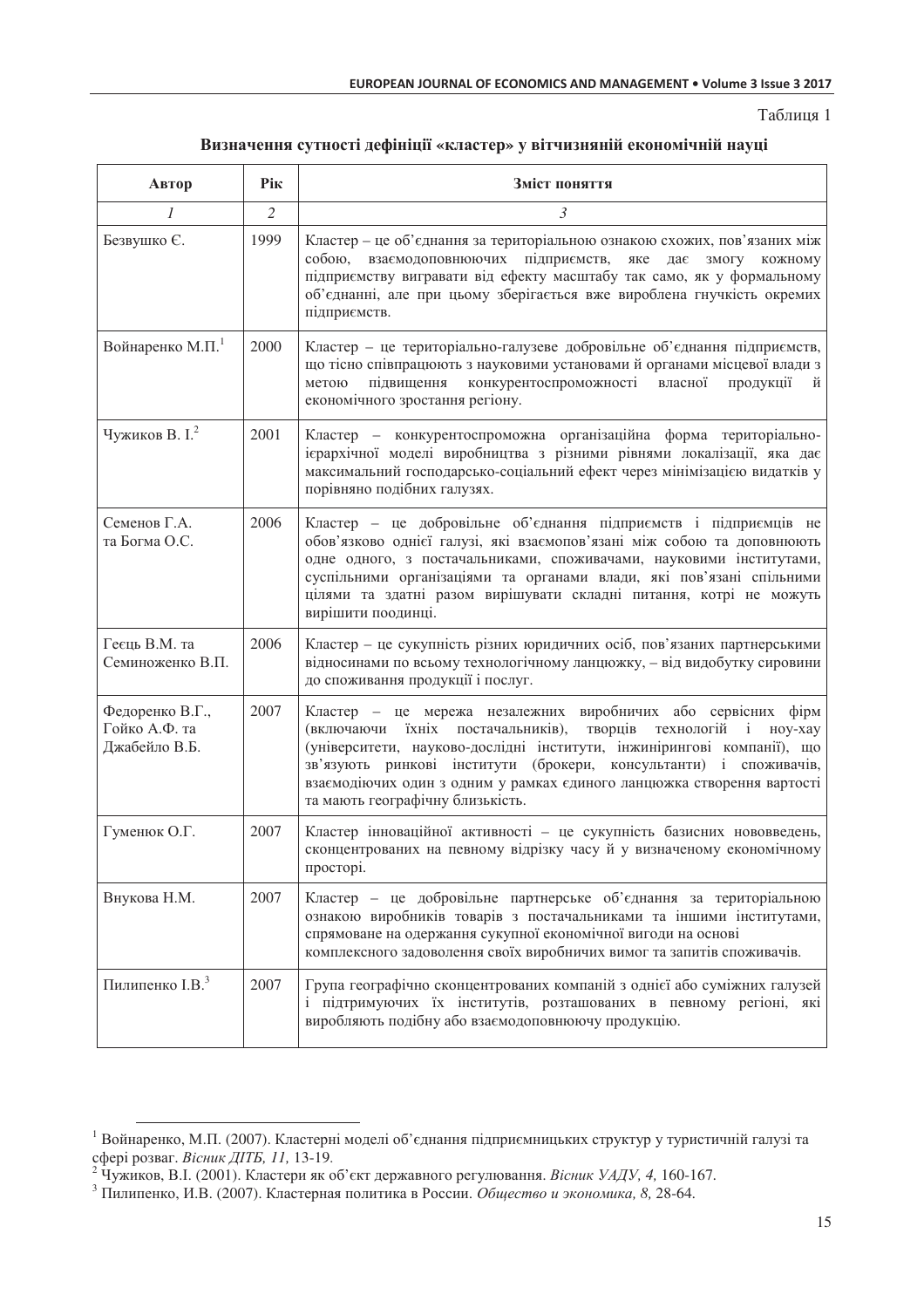### ISSN 2533-4794 EVROPSKÝ ČASOPIS EKONOMIKY A MANAGEMENTU

|                             | $\mathfrak{2}$ | 3                                                                                                                                                                                                                                                                                                                                                                                                                                                                                                                                                                                                                                                                    |
|-----------------------------|----------------|----------------------------------------------------------------------------------------------------------------------------------------------------------------------------------------------------------------------------------------------------------------------------------------------------------------------------------------------------------------------------------------------------------------------------------------------------------------------------------------------------------------------------------------------------------------------------------------------------------------------------------------------------------------------|
| Соколенко С.І               | 2008           | Виробничий кластер - це група економічно пов'язаних фірм та інших<br>юридичних осіб, розташованих поруч, завдяки чому вони спільно отримують<br>виробничі переваги.                                                                                                                                                                                                                                                                                                                                                                                                                                                                                                  |
| Бойко М.                    | 2008           | Кластери - сконцентровані за географічною ознакою групи взаємозалежних<br>стратегічних економічних суб'єктів, спеціалізованих постачальників, а також<br>пов'язаних з їхньою діяльністю підприємств, що конкурують, але разом з<br>тим проводять узгоджувальну політику щодо задоволення потреб цільових<br>споживачів.                                                                                                                                                                                                                                                                                                                                              |
| Соколенко С.І.              | 2008           | Кластер - це спілка, союз економічних, щільно пов'язаних і територіально<br>близько розміщених компаній, які сприяють спільному розвитку і зростанню<br>конкурентоздатності кожної з них.<br>неформальні об'єднання<br>фірм-лідерів із середніми<br><b>I</b> Ie<br>малими<br>розробниками технологій,<br>необхідними<br>підприємствами,<br>ринковими<br>інститутами та споживачами і постачальниками, що взаємодіють між собою<br>в межах єдиного ланцюга створення додаткової вартості. Важливо те, що всі<br>вони зосереджені на обмеженій території для здійснення спільної діяльності<br>в процесі виробництва і постачання визначеного типу продукції і послуг. |
| Семенова Н.Н. <sup>2</sup>  | 2009           | Кластер - це сукупність фірм та інших організацій, пов'язаних в певній<br>виробничій сфері.                                                                                                                                                                                                                                                                                                                                                                                                                                                                                                                                                                          |
| Ковальова Ю.М. <sup>3</sup> | 2009           | Це локалізована територіально-виробнича форма інтеграції взаємодіючих<br>суб'єктів господарювання, банківського, приватного сектора, освітніх<br>закладів, органів влади та суміжних, допоміжних, інноваційних підприємств,<br>що характеризуються виробництвом конкурентоздатних товарів або послуг,<br>наявності погодженої стратегії розвитку, спрямованої на реалізацію інтересів<br>кожного з учасників і території локалізації кластера, на якій вона перебуває,<br>що має істотну соціально-економічну значимість для регіону.                                                                                                                                |
| Тищенко О.М. <sup>4</sup>   | 2010           | Кластер - це територіально-галузеве, конкуренто-координаційне обєднання<br>підприємницьких структур, громадських організацій і наукових установ, що<br>забезпечує конкурентні позиції на мезо-, макро- та мегарівнях.                                                                                                                                                                                                                                                                                                                                                                                                                                                |

|  |  | Джерело: доповнено автором з урахуванням |  |
|--|--|------------------------------------------|--|

Висновки. У статті обґрунтовано, що, незважаючи на наявність чисельних праць зарубіжних і вітчизняних фахівців щодо формування кластерів, не існує комплексних досліджень з розвитку наукових концепцій кластеризації економіки. У зв'язку з цим встановлена еволюція поглядів на феномен кластеризації економіки.

Однією з основних проблем кластерної теорії є нечіткість визначення «кластеру» і складність виявлення його меж у просторі. Для уточнення економічної сутності поняття «кластер» використані категоріальний аналіз, та співвілношення спорілнених понять. Провелені лослілження лозволили виділити специфічні риси, характерні для економічних кластерів:

1) географічна концентрація і / або функціональна взаємопов'язаність учасників (країнових і просторовий критерії);

<sup>&</sup>lt;sup>1</sup> Соколенко, С.І. (2008). Світовий і національний досвід формування інноваційних кластерів. Блог Станіслава Соколенка: Внедряя кластерную модель в украинских регионах. <http://ucluster.org/sokolenko/2008/11/svitovyi-inacionalnyj-dosvid-formuvannya-innovacijnix-klasteriv/>.

<sup>&</sup>lt;sup>2</sup> Семенова, Н.Н. (2009). Наука как фактор глобализации. Москва: Логос.

<sup>&</sup>lt;sup>3</sup> Ковальова, Ю.М. (2011). Управління розвитком регіональної економіки на основі формування кластерів.

Донецьк.<br><sup>4</sup> Тищенко, О.М. (2010). Кластер як вектор розвитку економіки: організація, сутність і концепції. *Теоретичні* та прикладні питання економіки, вип. 21, 74-80.

<sup>&</sup>lt;sup>5</sup> Коваленко, Н.Н. (2010). Теоретичні підходи зарубіжних та українських учених до визначення поняття «кластер». Вісник Запорізького національного університету, 1(5), 11-19.